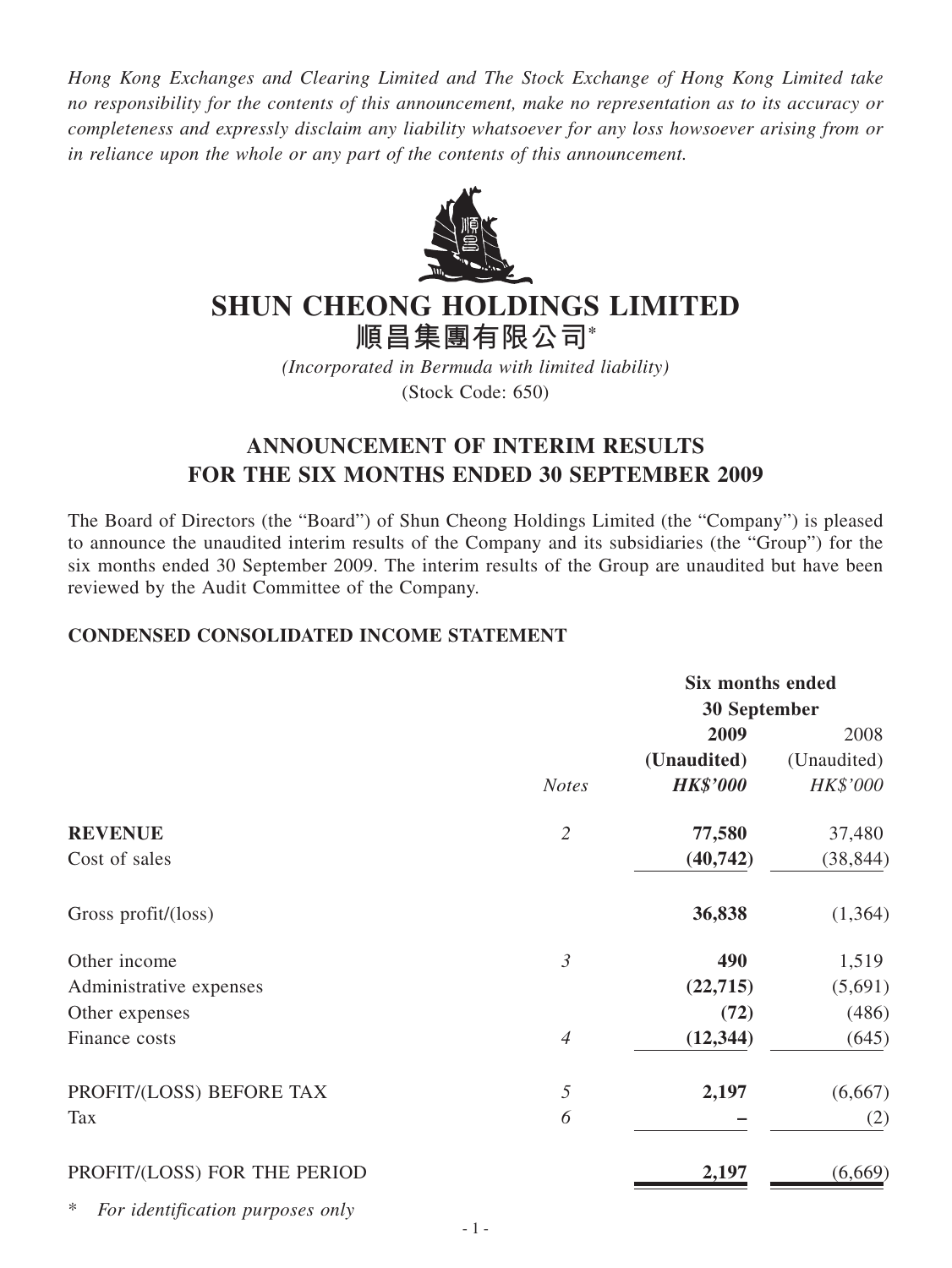|                                                                           |              | <b>Six months ended</b> |                        |
|---------------------------------------------------------------------------|--------------|-------------------------|------------------------|
|                                                                           |              | <b>30 September</b>     |                        |
|                                                                           |              | 2009                    | 2008                   |
|                                                                           |              | (Unaudited)             | (Unaudited)            |
|                                                                           | <b>Notes</b> | <b>HK\$'000</b>         | <b>HK\$'000</b>        |
| <b>ATTRIBUTABLE TO:</b>                                                   |              |                         |                        |
| Equity holders of the parent                                              |              | 2,206                   | (6,662)                |
| Minority interests                                                        |              | (9)                     | (7)                    |
|                                                                           |              | 2,197                   | (6,669)                |
| EARNINGS/(LOSS) PER SHARE ATTRIBUTABLE<br>TO EQUITY HOLDERS OF THE PARENT | 7            |                         |                        |
| <b>Basic</b>                                                              |              | $0.63$ cents            | $(3.29 \text{ cents})$ |
| Diluted                                                                   |              | N/A                     | N/A                    |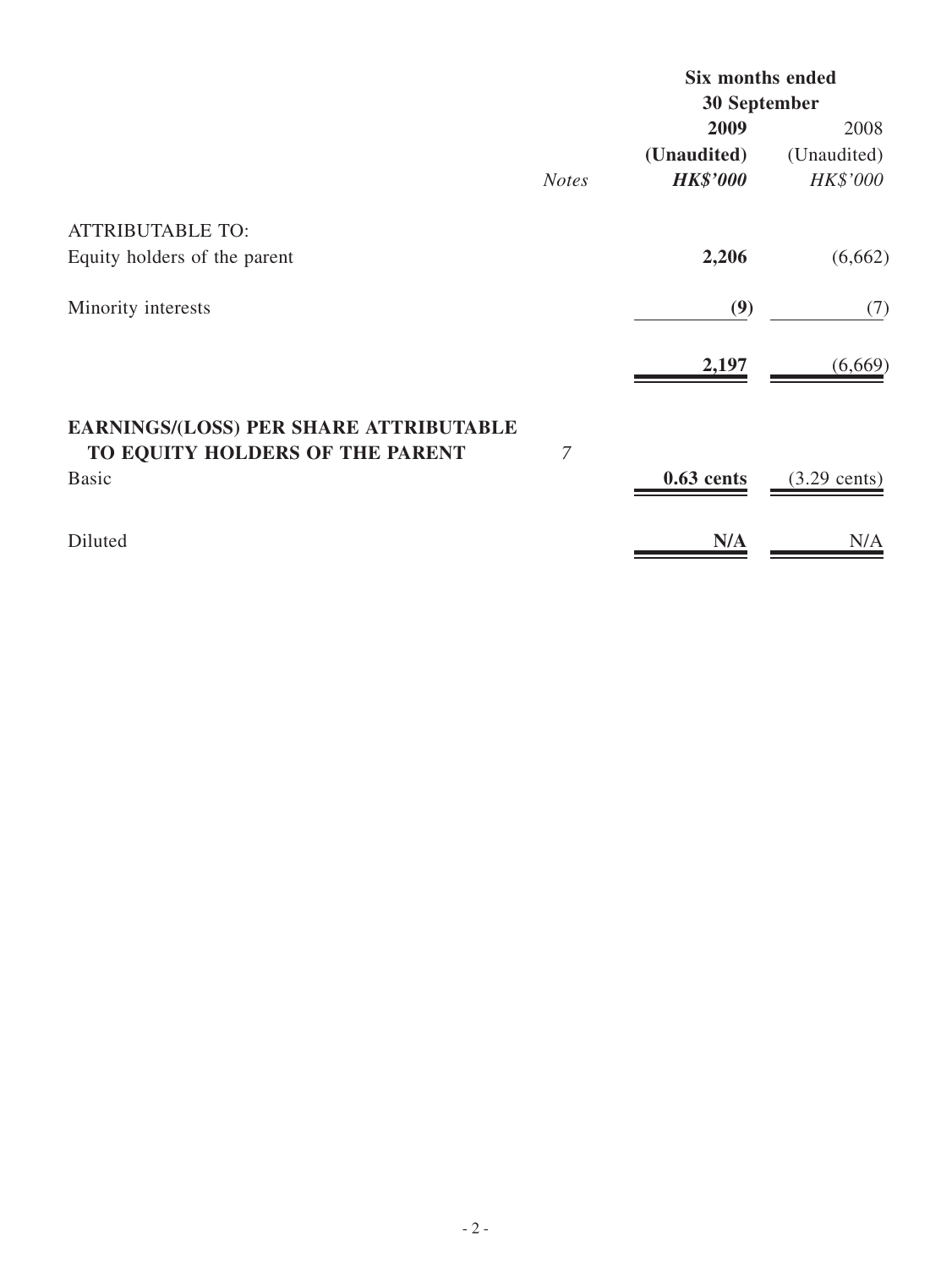# **CONDENSED CONSOLIDATED STATEMENT OF COMPREHENSIVE INCOME**

|                                                                 | <b>Six months ended</b> |                 |
|-----------------------------------------------------------------|-------------------------|-----------------|
|                                                                 | 30 September            |                 |
|                                                                 | 2009                    | 2008            |
|                                                                 | (Unaudited)             | (Unaudited)     |
|                                                                 | <b>HK\$'000</b>         | <b>HK\$'000</b> |
| PROFIT/(LOSS) FOR THE PERIOD                                    | 2,197                   | (6,669)         |
| Other comprehensive income, net of tax                          |                         |                 |
| TOTAL COMPREHENSIVE INCOME FOR THE PERIOD,<br><b>NET OF TAX</b> |                         |                 |
|                                                                 | 2,197                   | (6,669)         |
| Attributable to:                                                |                         |                 |
| Equity holders of the parent                                    | 2,206                   | (6,662)         |
| Minority interests                                              | (9)                     | (7)             |
|                                                                 | 2,197                   | (6,669)         |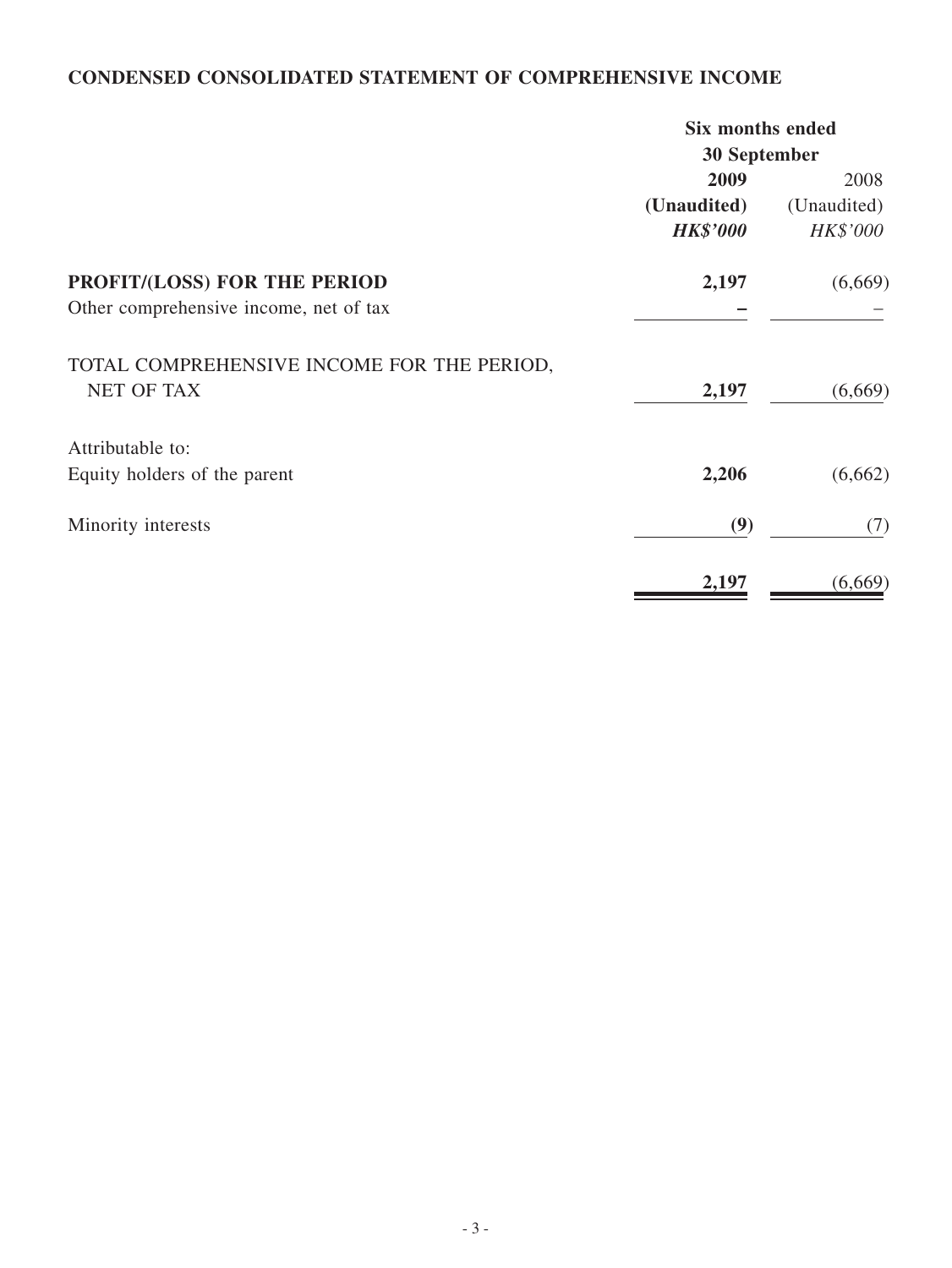# **CONDENSED CONSOLIDATED STATEMENT OF FINANCIAL POSITION**

|                                                   |              | As at                | As at            |
|---------------------------------------------------|--------------|----------------------|------------------|
|                                                   |              | 30 September<br>2009 | 31 March<br>2009 |
|                                                   |              | (Unaudited)          | (Audited)        |
|                                                   | <b>Notes</b> | <b>HK\$'000</b>      | HK\$'000         |
| <b>NON-CURRENT ASSETS</b>                         |              |                      |                  |
| Property, plant and equipment                     |              | 501,568              | 509,637          |
| Deferred tax assets                               |              | 1,025                | 1,025            |
| Total non-current assets                          |              | 502,593              | 510,662          |
| <b>CURRENT ASSETS</b>                             |              |                      |                  |
| Inventories                                       |              | 3,475                | 3,556            |
| Gross amount due from contract customers          |              | 1,625                | 3,111            |
| Trade receivables                                 | 8            | 19,072               | 22,661           |
| Retention money receivables                       |              | 255                  | 255              |
| Prepayments, deposits and other receivables       |              | 21,412               | 24,159           |
| Tax recoverable                                   |              | 19                   | 19               |
| Cash and cash equivalents                         |              | 84,771               | 72,560           |
| Total current assets                              |              | 130,629              | 126,321          |
| <b>CURRENT LIABILITIES</b>                        |              |                      |                  |
| Gross amount due to contract customers            |              | 5,388                | 12,789           |
| Trade payables                                    | 9            | 14,682               | 11,831           |
| Retention money payables                          |              | 696                  | 696              |
| Other payables and accruals                       |              | 46,219               | 48,036           |
| Advance from a shareholder                        |              | 22,600               | 22,600           |
| Interest-bearing bank borrowing – current portion |              | 3,390                | 3,390            |
| Total current liabilities                         |              | 92,975               | 99,342           |
| NET CURRENT ASSETS                                |              | 37,654               | 26,979           |
| <b>TOTAL ASSETS LESS CURRENT LIABILITIES</b>      |              | 540,247              | 537,641          |
| <b>NON-CURRENT LIABILITIES</b>                    |              |                      |                  |
| Convertible bonds                                 |              | 87,120               | 83,321           |
| Interest-bearing bank borrowing                   |              | 253,120              | 256,510          |
| Total non-current liabilities                     |              | 340,240              | 339,831          |
| <b>Net assets</b>                                 |              | 200,007              | 197,810          |
|                                                   |              |                      |                  |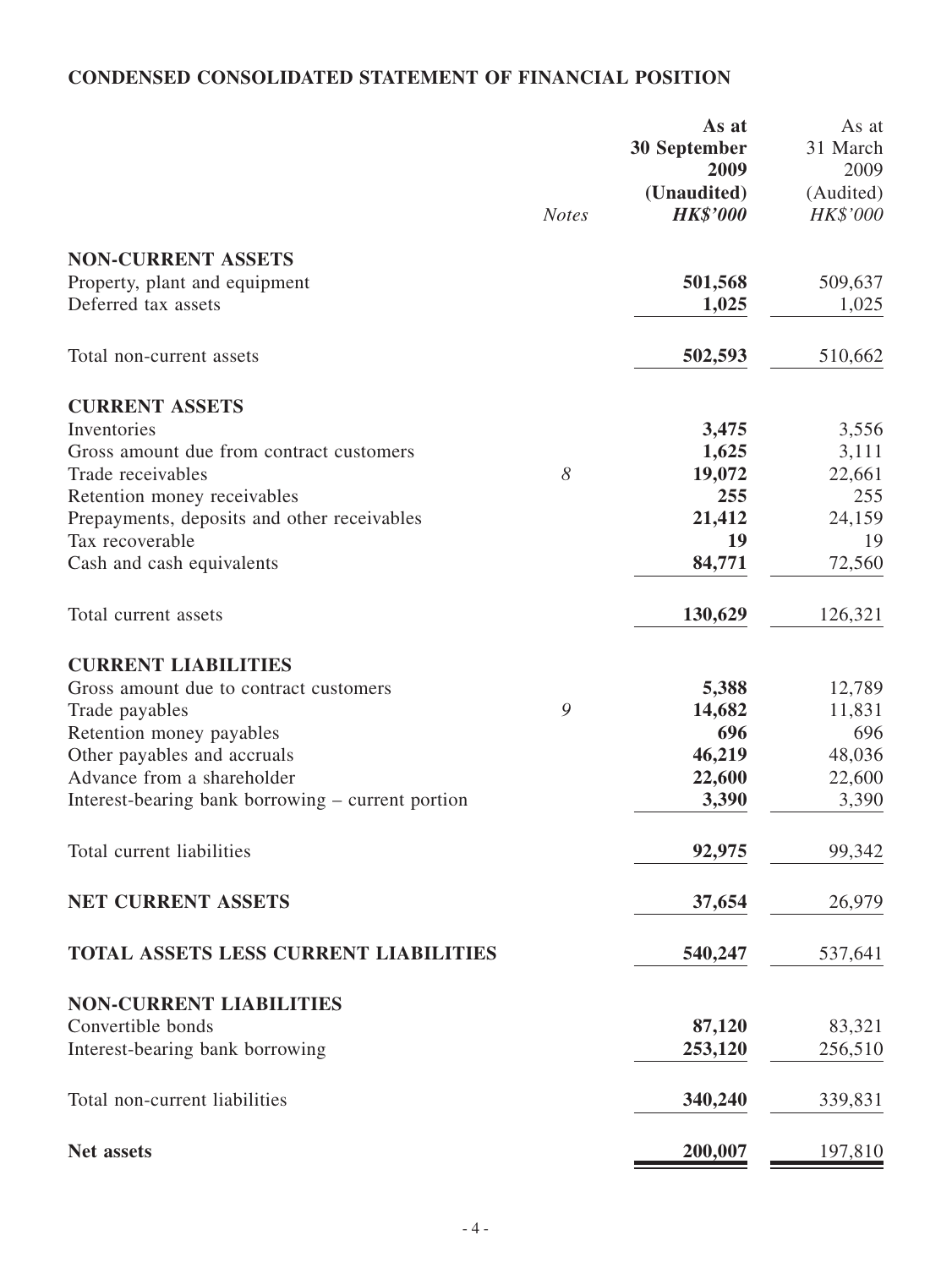# **CONDENSED CONSOLIDATED STATEMENT OF FINANCIAL POSITION**

|                                                     | As at           | As at     |
|-----------------------------------------------------|-----------------|-----------|
|                                                     | 30 September    | 31 March  |
|                                                     | 2009            | 2009      |
|                                                     | (Unaudited)     | (Audited) |
|                                                     | <b>HK\$'000</b> | HK\$'000  |
| <b>EQUITY</b>                                       |                 |           |
| Equity attributable to equity holders of the parent |                 |           |
| Issued capital                                      | 3,473           | 3,473     |
| Equity component of convertible bonds               | 43,272          | 43,272    |
| Reserves                                            | 151,874         | 149,668   |
|                                                     | 198,619         | 196,413   |
| <b>Minority interests</b>                           | 1,388           | 1,397     |
| <b>Total equity</b>                                 | 200,007         | 197,810   |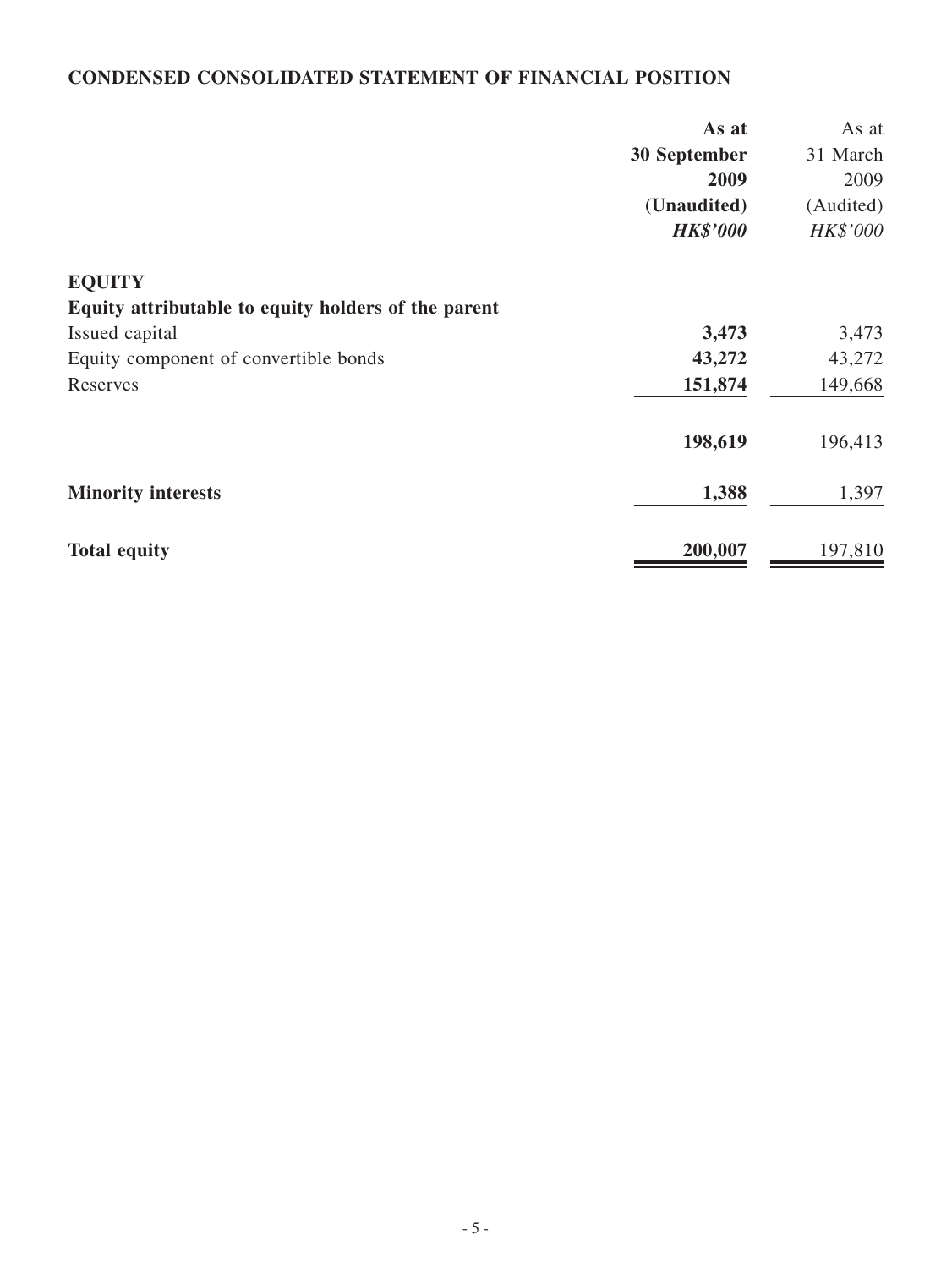#### *Notes:*

### **1. BASIS OF PREPARATION AND ACCOUNTING POLICIES**

#### **Basis of preparation**

The unaudited condensed consolidated interim financial statements for the six months ended 30 September 2009 have been prepared in accordance with the disclosure requirements set out in Appendix 16 of the Rules Governing the Listing of Securities on The Stock Exchange of Hong Kong Limited (the "Listing Rules") and the Hong Kong Accounting Standard ("HKAS") 34 "Interim Financial Reporting" issued by the Hong Kong Institute of Certified Public Accountants ("HKICPA").

The unaudited condensed consolidated interim financial statements do not include all the information and disclosures required in the annual financial statements, and should be read in conjunction with the Group's annual financial statements for the year ended 31 March 2009.

#### **Accounting policies**

The accounting policies and basis of preparation adopted in the preparation of the unaudited condensed consolidated interim financial statements are consistent with those followed in the preparation of the Group's annual financial statements for the year ended 31 March 2009, except in relation to the following new and revised Hong Kong Financial Reporting Standards ("HKFRSs", which include all Hong Kong Financial Reporting Standards, HKASs and Interpretations) issued by the HKICPA that affect the Group and are adopted for the first time for the current period's financial statements.

| HKAS 1 (Revised)          | <b>Presentation of Financial Statements</b>                                                                                            |
|---------------------------|----------------------------------------------------------------------------------------------------------------------------------------|
| HKAS 23 (Revised)         | <b>Borrowing Costs</b>                                                                                                                 |
| HKAS 32 and               | Amendments to HKAS 32 Financial Instruments:                                                                                           |
| <b>HKAS 1 Amendments</b>  | Presentation and HKAS 1 Presentation of Financial Statements -<br>Puttable Financial Instruments and Obligation Arising on Liquidation |
| HKFRS 1 and               | Amendments to HKFRS 1 First-time Adoption of HKFRSs and                                                                                |
| <b>HKAS 27 Amendments</b> | HKAS 27 Consolidated and Separate Financial Statements –                                                                               |
|                           | Cost of an Investment in a Subsidiary, Jointly Controlled Entity<br>or Associate                                                       |
| <b>HKFRS 2 Amendments</b> | Amendments to HKFRS 2 Share-based Payments -                                                                                           |
|                           | Vesting Conditions and Cancellations                                                                                                   |
| <b>HKFRS 7 Amendments</b> | Amendments to HKFRS 7 Financial Instruments Disclosures -                                                                              |
|                           | <b>Improving Disclosures about Financial Instruments</b>                                                                               |
| <b>HKFRS 8</b>            | <b>Operating Segments</b>                                                                                                              |
| HK(IFRIC)-Int 9 and       | Amendments to HK(IFRIC) - Int 9 Reassessment of Embedded                                                                               |
| <b>HKAS 39 Amendments</b> | Derivatives and HKAS 39 Financial Instruments:                                                                                         |
|                           | Recognition and Measurement - Embedded Derivatives                                                                                     |
| HK(IFRIC)-Int 13          | <b>Customer Loyalty Programmes</b>                                                                                                     |
| HK(IFRIC)-Int 15          | Agreement for the Construction of Real Estate                                                                                          |
| HK(IFRIC)-Int 16          | Hedges of a Net Investment in a Foreign Operation                                                                                      |
| HK(IFRIC)-Int 18          | Transfer of Assets from Customers <sup>2</sup>                                                                                         |
| HKFRSs (Amendments)       | <i>Improvements to HKFRSs</i> issued in 2008 <sup>1</sup>                                                                              |
|                           |                                                                                                                                        |

*<sup>1</sup> Except for the amendments to HKFRS 5 which is effective for annual period beginning on or after 1 July 2009*

*<sup>2</sup> Effective for transfers of assets from customers received on or after 1 July 2009*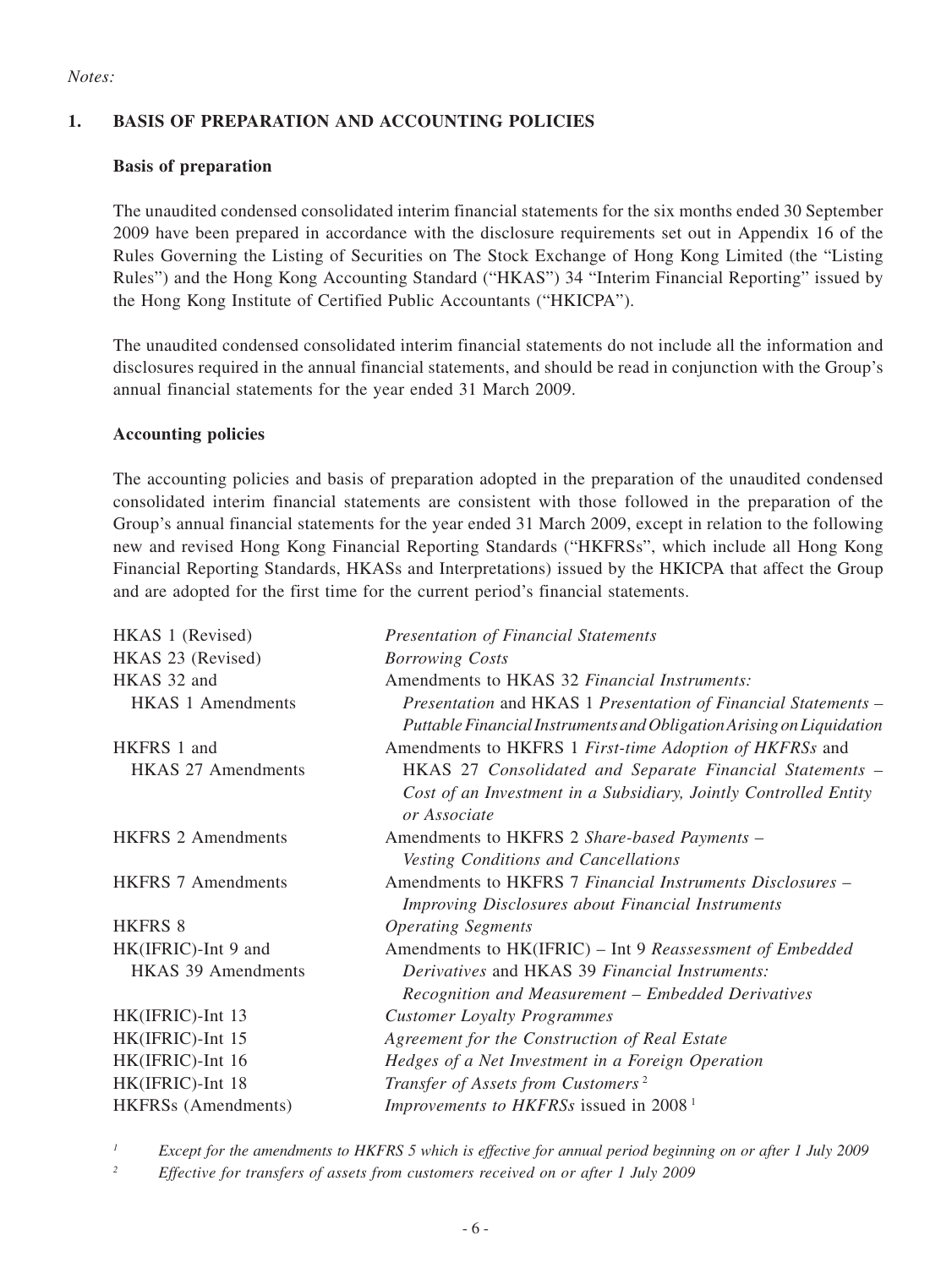The above new/revised HKFRSs are mandatory for the first time for the financial year beginning on 1 April 2009. The adoption of the new/revised HKFRSs, except for HKAS 1 (Revised) and HKFRS 8 as described below, had no material effect on the results and financial position for the current or prior accounting periods which have been prepared and presented. Accordingly, no prior period adjustment has been recognised.

HKAS 1 (Revised) introduces changes in the presentation and disclosures of financial statements. The revised standard separates owner and non-owner changes in equity. The statement of changes in equity includes only details of transactions with owners, with all non-owner changes in equity presented as a single line. In addition, this standard also introduces the statement of comprehensive income, with all items of income and expenses recognised in profit or loss, together with all other items of recognised income and expenses recognised directly in equity, either in one single statement, or in two linked statements. The Group has elected to present two statements.

HKFRS 8 replaces HKAS 14 "Segment Reporting", and specifies how an entity should report information about its operating segments, based on information about the components of the entity that is available to the chief operating decision maker for the purposes of allocating resources to the segments and assessing their performance. The Group determined that the operating segments were the same as the business segments previously identified under HKAS 14 "Segment Reporting". This Standard requires an entity, including an entity with a single reportable segment, to disclose information for the entity as a whole about its products and services, geographical areas and major customers.

Except for the adoption of HKAS 1 (Revised) and HKFRS 8, the adoption of other new and revised HKFRSs has had no material effect on the Group's results of operation and financial position.

The Group has not early applied the following new and revised HKFRSs that have been issued but are not yet effective.

| <b>HKFRS 2 Amendments</b>  | Group cash settled Share-based Payment Transactions <sup>2</sup>    |
|----------------------------|---------------------------------------------------------------------|
| HKFRS 3 (Revised)          | Business Combinations <sup><math>1</math></sup>                     |
| <b>HKFRS 5 Amendments</b>  | Plan to sell the controlling interest in a subsidiary $\frac{1}{1}$ |
| HKAS 27 (Revised)          | Consolidated and Separate Financial Statements <sup>1</sup>         |
| HKAS 39 Amendment          | Amendment to HKAS 39 Financial Instruments:                         |
|                            | Recognition and Measurement – Eligible Hedged Items <sup>1</sup>    |
| HK(IFRIC)-Int 17           | Distributions of Non-cash Assets to Owners <sup>1</sup>             |
| <b>HKFRSs</b> (Amendments) | <i>Improvements to HKFRSs</i> issued in 2008 and 2009 <sup>3</sup>  |

*<sup>1</sup> Effective for annual periods beginning on or after 1 July 2009*

*<sup>2</sup> Effective for annual periods beginning on or after 1 January 2010*

*<sup>3</sup> Except for the amendments to HKFRS 2, HKFRS 5, HKAS 38, HK(IFRIC)-Int 9 and HK(IFRIC)-Int 16, which are effective for annual periods beginning on or after 1 July 2009, and no effective date or transitional provisions for the amendment to Appendix to HKAS 18 has been specified, other amendments are effective for annual periods beginning on or after 1 January 2010, although there are separate transitional provisions for certain standards*

The application of HKFRS 3 (Revised) may affect the Group's accounting for business combination for which the acquisition date is on or after 1 April 2010. HKAS 27 (Revised) will affect the accounting treatment for changes in the Group's ownership interest in a subsidiary.

The directors of the Company anticipate that the application of the other new and revised HKFRSs will have no material impact on the results and the financial position of the Group.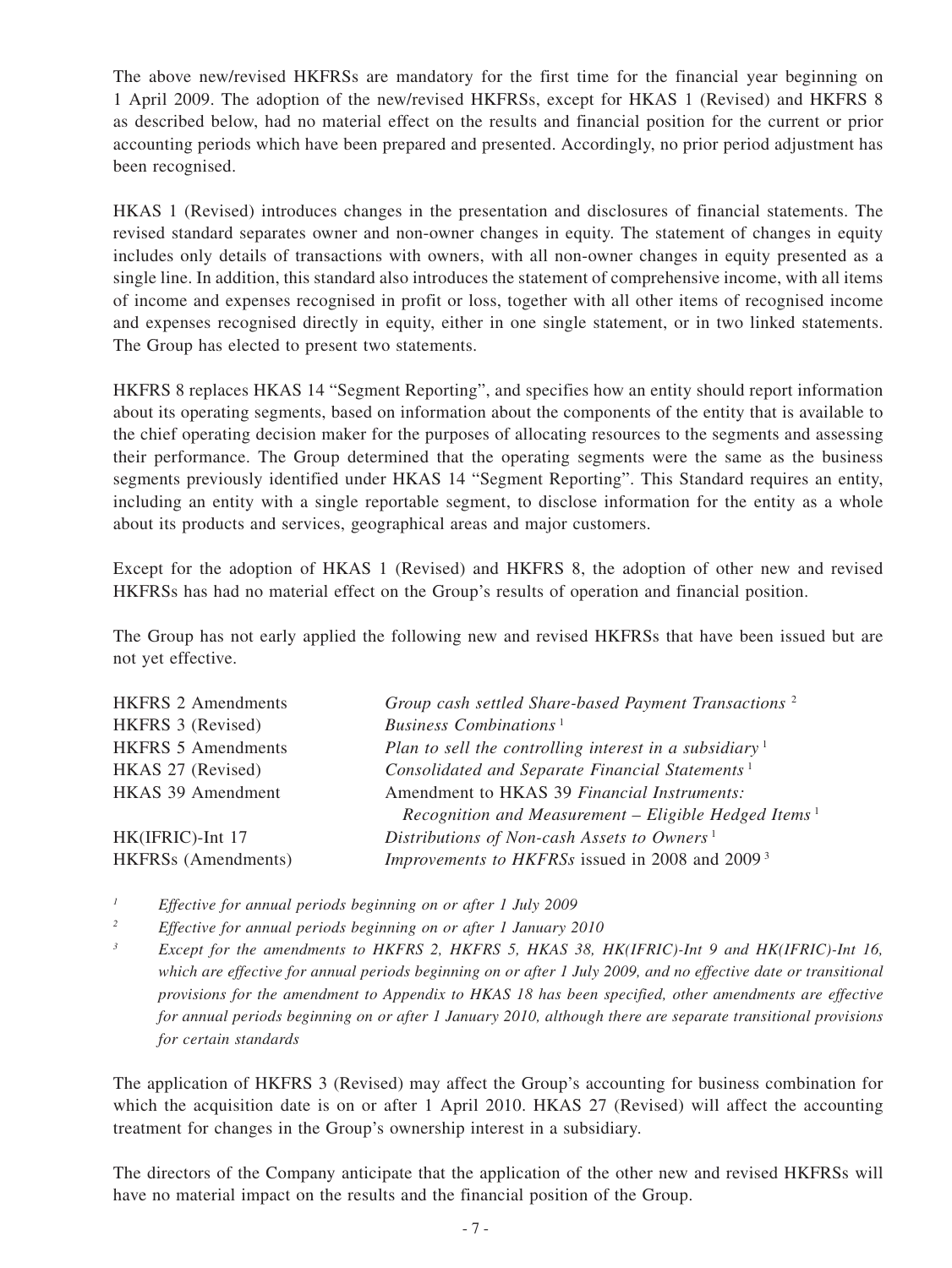#### **2. SEGMENT INFORMATION**

The Group determines its operating segments based on the reports reviewed by the chief operating decisionmakers that are used to make strategic decision.

The Group has two reportable segments for the six months ended 30 September 2009. The Group's operating businesses are structured and managed separately according to the nature of their operations and the products and services they provide. Each of the Group's reportable segments represents a strategic business unit that offers products and services which are subject to risks and returns that are different from those of the other reportable segments. Summary details of the reportable segments are as follows:

- (1) the "Building Services Contracting and Maintenance Business" segment engages in the provisions of building related maintenance services;
- (2) the "Hotel Business" engages in the provisions of the hotel and restaurant operations in the PRC.

No operating segment information was presented for the period ended 30 September 2008 as the Group had only one reportable segment engaged in the building services contracting and maintenance business.

Revenue by Operating Segments:

|                             | <b>Building</b>        |                       |              |
|-----------------------------|------------------------|-----------------------|--------------|
|                             | <b>Services</b>        |                       | Six months   |
|                             | <b>Contracting and</b> |                       | ended        |
|                             | <b>Maintenance</b>     |                       | 30 September |
|                             | <b>Business</b>        | <b>Hotel Business</b> | 2009         |
|                             | (Unaudited)            | (Unaudited)           | (Unaudited)  |
|                             | HK\$'000               | HK\$'000              | HK\$'000     |
| <b>Segment revenue</b>      |                        |                       |              |
| Sales to external customers | 12,960                 | 64,620                | 77,580       |
| Other revenue               | 182                    | 290                   | 472          |
|                             | 13,142                 | 64,910                | 78,052       |
| Segment results             | (406)                  | 14,929                | 14,523       |
| Interest income             |                        |                       | 18           |
| Finance cost                |                        |                       | (12, 344)    |
| Profit before tax<br>Tax    |                        |                       | 2,197        |
| Profit for the period       |                        |                       | 2,197        |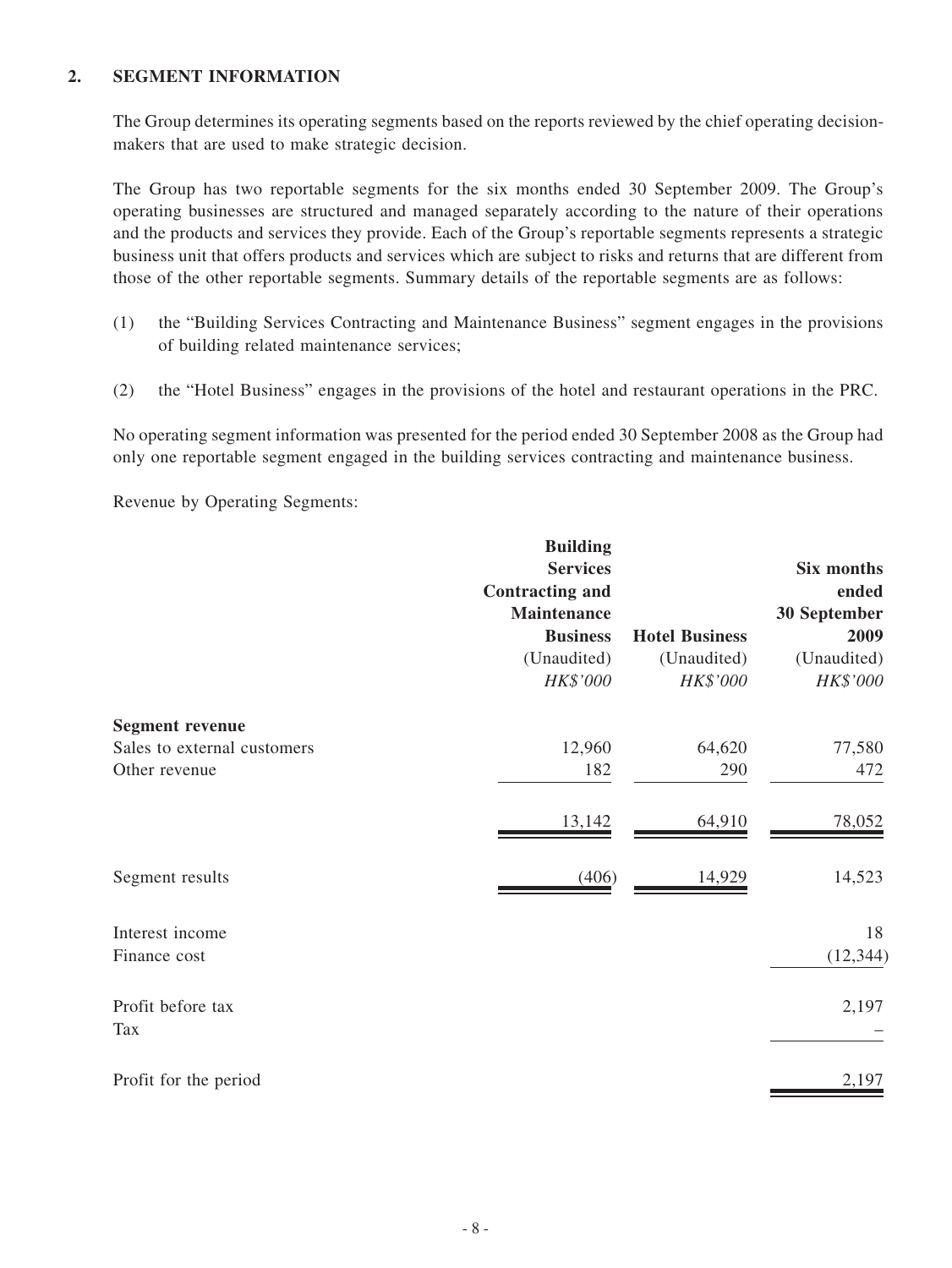# **3. OTHER income**

|                 | Six months ended<br>30 September |             |
|-----------------|----------------------------------|-------------|
|                 |                                  |             |
|                 | 2009                             | 2008        |
|                 | (Unaudited)                      | (Unaudited) |
|                 | <b>HK\$'000</b>                  | HK\$'000    |
| Interest income | 18                               | 1,519       |
| Other           | 472                              |             |
|                 | 490                              | 1,519       |

# **4. FINANCE COSTS**

|                                                    | Six months ended |             |
|----------------------------------------------------|------------------|-------------|
|                                                    | 30 September     |             |
|                                                    | 2009             | 2008        |
|                                                    | (Unaudited)      | (Unaudited) |
|                                                    | <b>HK\$'000</b>  | HK\$'000    |
| Interest on bank loans, overdrafts and other loans |                  |             |
| wholly repayable within five years                 | 7,934            | 30          |
| Interest on convertible bonds                      | 4,400            | 615         |
| Others                                             | <b>10</b>        |             |
|                                                    | 12,344           | 645         |

No interest was capitalised by the Group in both periods.

# **5. PROFIT/(LOSS) BEFORE TAX**

The Group's profit/(loss) before tax is arrived at after charging the following:

|                                               | <b>Six months ended</b><br>30 September |                     |
|-----------------------------------------------|-----------------------------------------|---------------------|
|                                               | 2009                                    |                     |
|                                               | (Unaudited)                             | 2008<br>(Unaudited) |
|                                               | <b>HK\$'000</b>                         | HK\$'000            |
| Cost of maintenance                           | 10,722                                  | 38,844              |
| Cost of services provided                     | 30,020                                  |                     |
|                                               | 40,742                                  | 38,844              |
| Depreciation                                  | 14,086                                  | 97                  |
| Minimum lease payments under operating leases |                                         |                     |
| in respect of land and buildings              | 114                                     | 241                 |
| Staff costs (including directors' emoluments) | 7,128                                   | 3,719               |
| Impairment of trade receivables               | 72                                      | 486                 |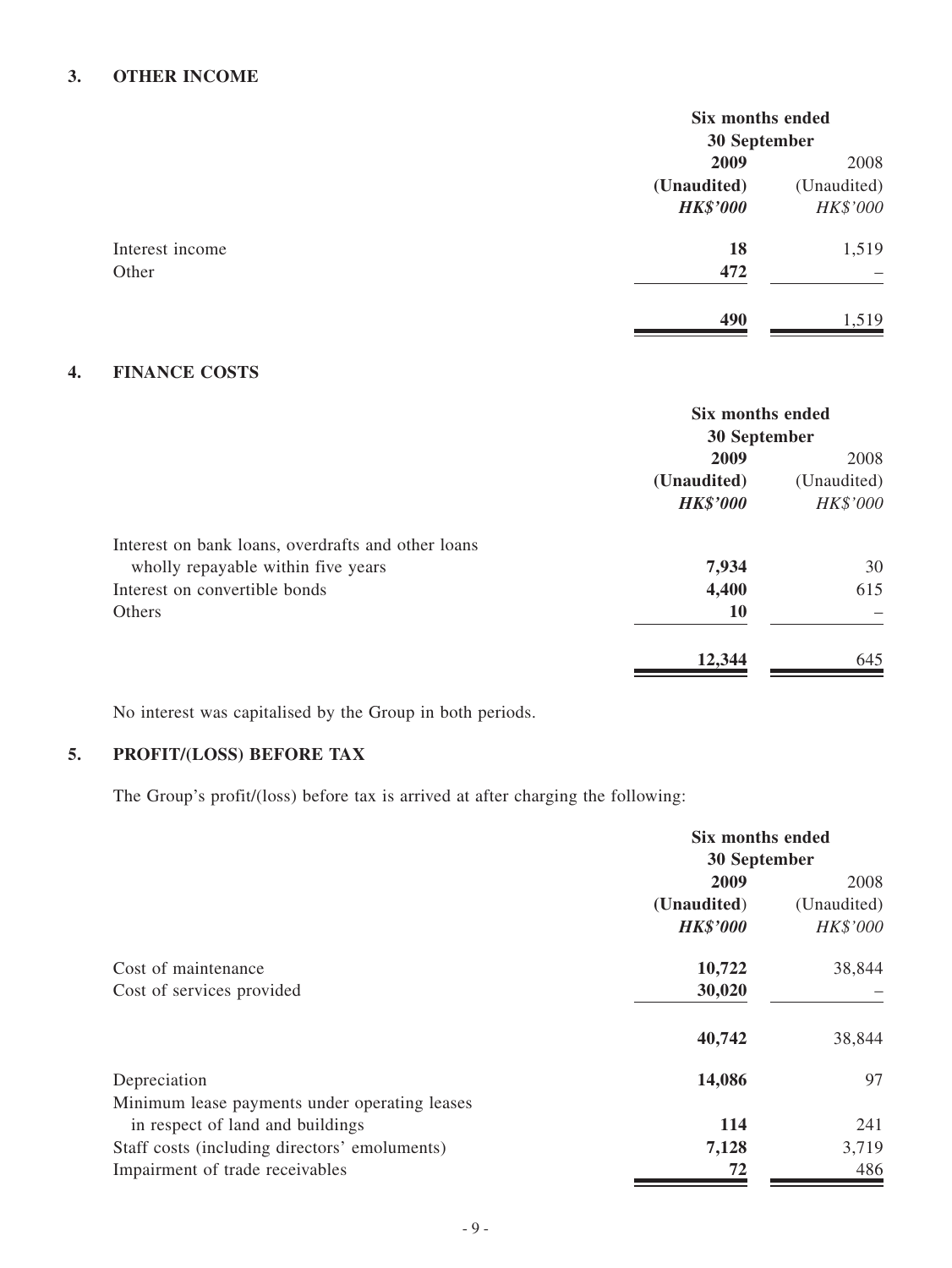**Six months ended 30 September 2009** 2008 **(Unaudited**) (Unaudited) *HK\$'000 HK\$'000*

Group: Current – Hong Kong

Hong Kong profits tax has been provided at the rate of 16.5% (2008: 16.5%) on the estimated assessable profits arising in or derived from Hong Kong during the period.

Taxes on profits assessable elsewhere have been calculated at the rates of tax prevailing in the countries in which the Group operates, based on existing legislation, interpretations and practices in respect thereof.

No provision for PRC corporate income tax has been made as the Group has sufficient tax loss brought forward to offset the assessable profits for the period.

#### **7. EARNINGS/(LOSS) PER SHARE ATTRIBUTABLE TO EQUITY HOLDERS OF THE PARENT**

The calculation of basic earnings/(loss) per share is based on the profit/(loss) for the period attributable to equity holders of the parent, and the weighted average number of ordinary shares in issue during the period.

The calculation of diluted earnings/(loss) per share amounts is based on the profit/(loss) for the period attributable to equity holders of the parent, adjusted to reflect the interest on the convertible bonds of the Company and the dilution effect on profit/(loss) assuming there is a full conversion of the convertible bonds of the Company, where applicable (see below). The number of ordinary shares used in the calculation is the weighted average number of ordinary shares in issue during the period, as used in the basic earnings/(loss) per share calculation.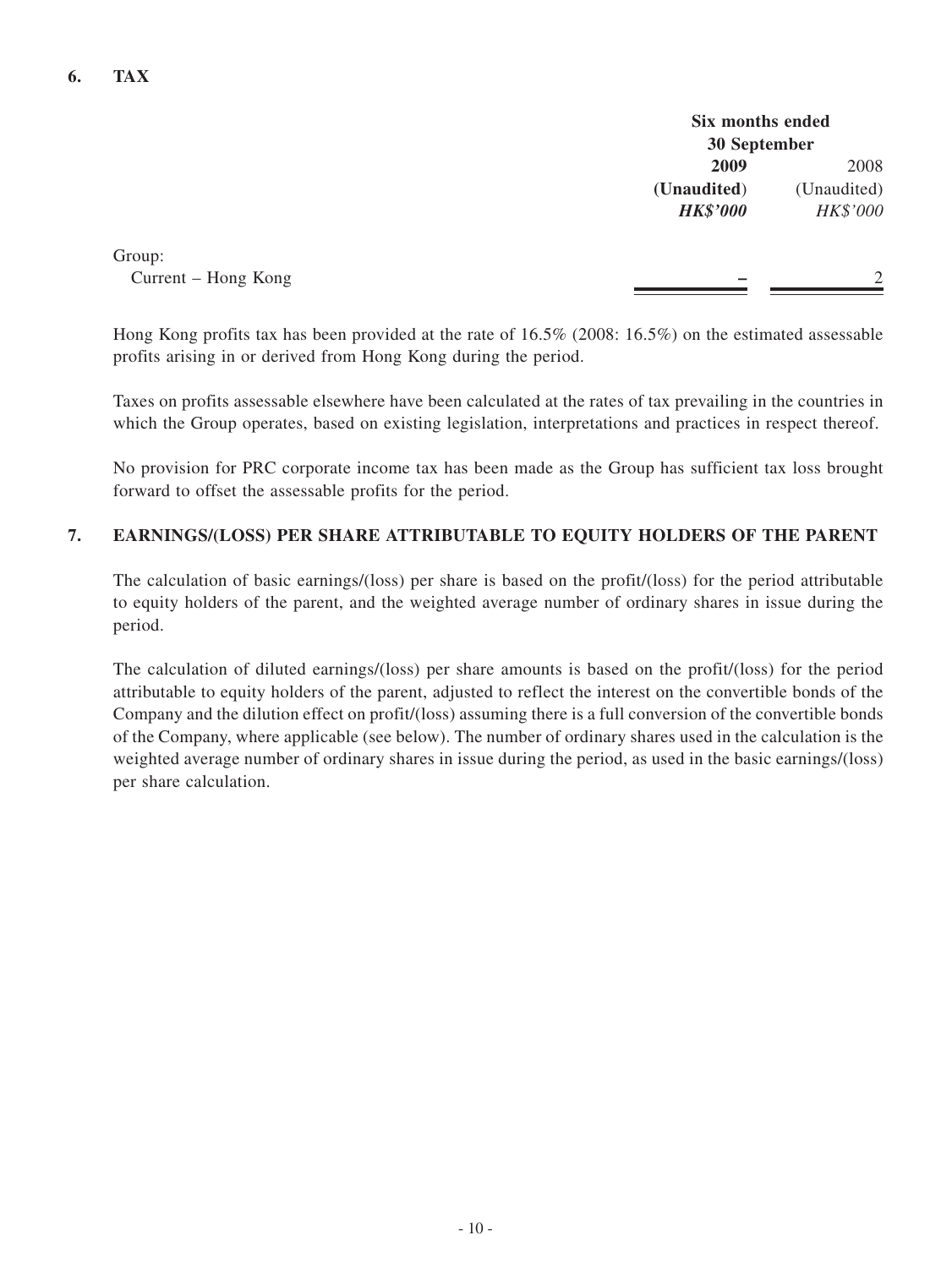The calculation of basic earnings/(loss) and diluted earnings/(loss) per share amount are based on:

|                                                                                                                                  | Six months ended |                |
|----------------------------------------------------------------------------------------------------------------------------------|------------------|----------------|
|                                                                                                                                  | 30 September     |                |
|                                                                                                                                  | 2009             | 2008           |
|                                                                                                                                  | (Unaudited)      | (Unaudited)    |
|                                                                                                                                  | <b>HK\$'000</b>  | HK\$'000       |
| Profit/ (loss)                                                                                                                   |                  |                |
| Profit/(loss) attributable to equity holders of the parent                                                                       | 2,206            | (6,662)        |
| <b>Shares</b>                                                                                                                    |                  |                |
| Weighted average number of ordinary shares in issue during<br>the period used in the basic earnings/(loss) per share calculation | 347,326,000      | 202, 305, 500  |
| Effect of dilution of the convertible bonds                                                                                      |                  |                |
| on the weighted average number of shares                                                                                         | 324,763,193      | 162,826,478    |
|                                                                                                                                  | 672,089,193*     | 365, 131, 978* |

\* *For the six months ended 30 September 2009, because the diluted earnings per share amount increased when taking convertible bonds of the Company into account, the convertible bonds of the Company has anti-dilutive effect on the basic earnings per share for the period. Therefore, no diluted earnings per share amount is disclosed.*

*For the six months ended 30 September 2008, because the diluted loss per share amount decreased when taking convertible bonds of the Company into account, the convertible bonds of the Company had anti-dilutive effect on the basic loss per share for the period. Therefore, no diluted loss per share amount was disclosed.*

### **8. TRADE RECEIVABLES**

|                   | 30 September    | 31 March  |
|-------------------|-----------------|-----------|
|                   | 2009            | 2009      |
|                   | (Unaudited)     | (Audited) |
|                   | <b>HK\$'000</b> | HK\$'000  |
| Trade receivables | 22,753          | 26,270    |
| Impairment        | (3,681)         | (3,609)   |
|                   | 19,072          | 22,661    |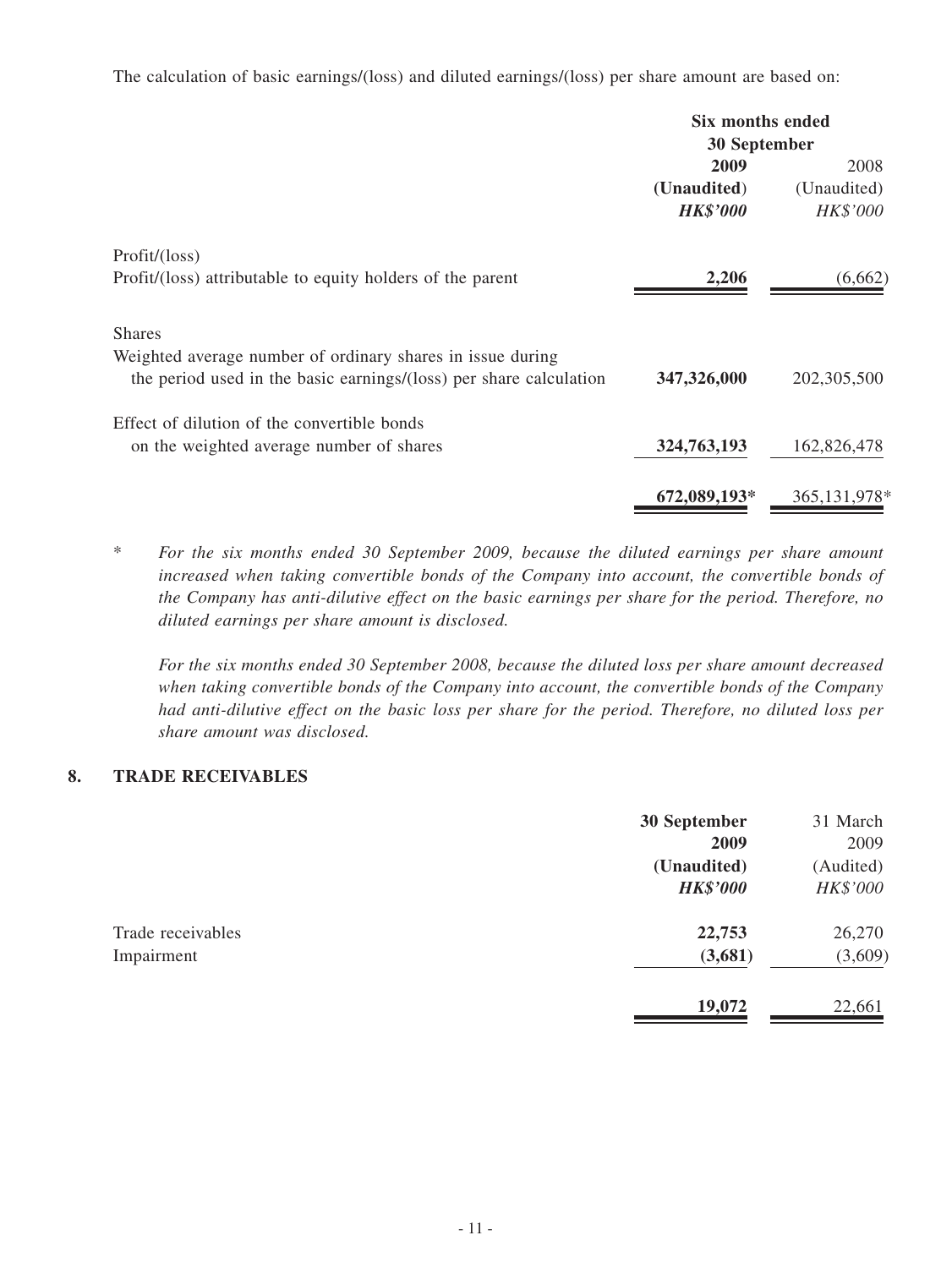An aged analysis for the trade receivables as at 30 September 2009, based on invoice date and net of impairment of trade receivables, is as follows:

| As at           | As at     |
|-----------------|-----------|
| 30 September    | 31 March  |
| 2009            | 2009      |
| (Unaudited)     | (Audited) |
| <b>HK\$'000</b> | HK\$'000  |
| 4,853           | 7,045     |
| 2,197           | 1,495     |
| 615             | 2,333     |
| 11,407          | 11,788    |
| 19,072          | 22,661    |
|                 |           |

The Group grants to its trade customers credit periods that normally range from cash on delivery to 60 days. A longer credit period is granted to a few customers with long business relationships with the Group and with strong financial positions. The Group seeks to maintain strict control over its outstanding receivables to minimise credit risk. Overdue balances are reviewed regularly by senior management. In view of the aforementioned and the fact that the Group's trade receivables relate to a large number of diversified customers, there is no significant concentration of credit risk. Trade receivables are noninterest-bearing.

#### **9. TRADE PAYABLES**

An aged analysis of trade payables as at 30 September 2009, based on invoice date, is as follows:

|                    | 30 September<br>2009 | 31 March<br>2009 |
|--------------------|----------------------|------------------|
|                    | (Unaudited)          | (Audited)        |
|                    | <b>HK\$'000</b>      | HK\$'000         |
| Current to 30 days | 10,067               | 6,080            |
| $31 - 60$ days     | 1,854                | 2,048            |
| Over 60 days       | 2,761                | 3,703            |
|                    | 14,682               | 11,831           |

The trade payables are non-interest bearing and are normally settled on 60-day terms.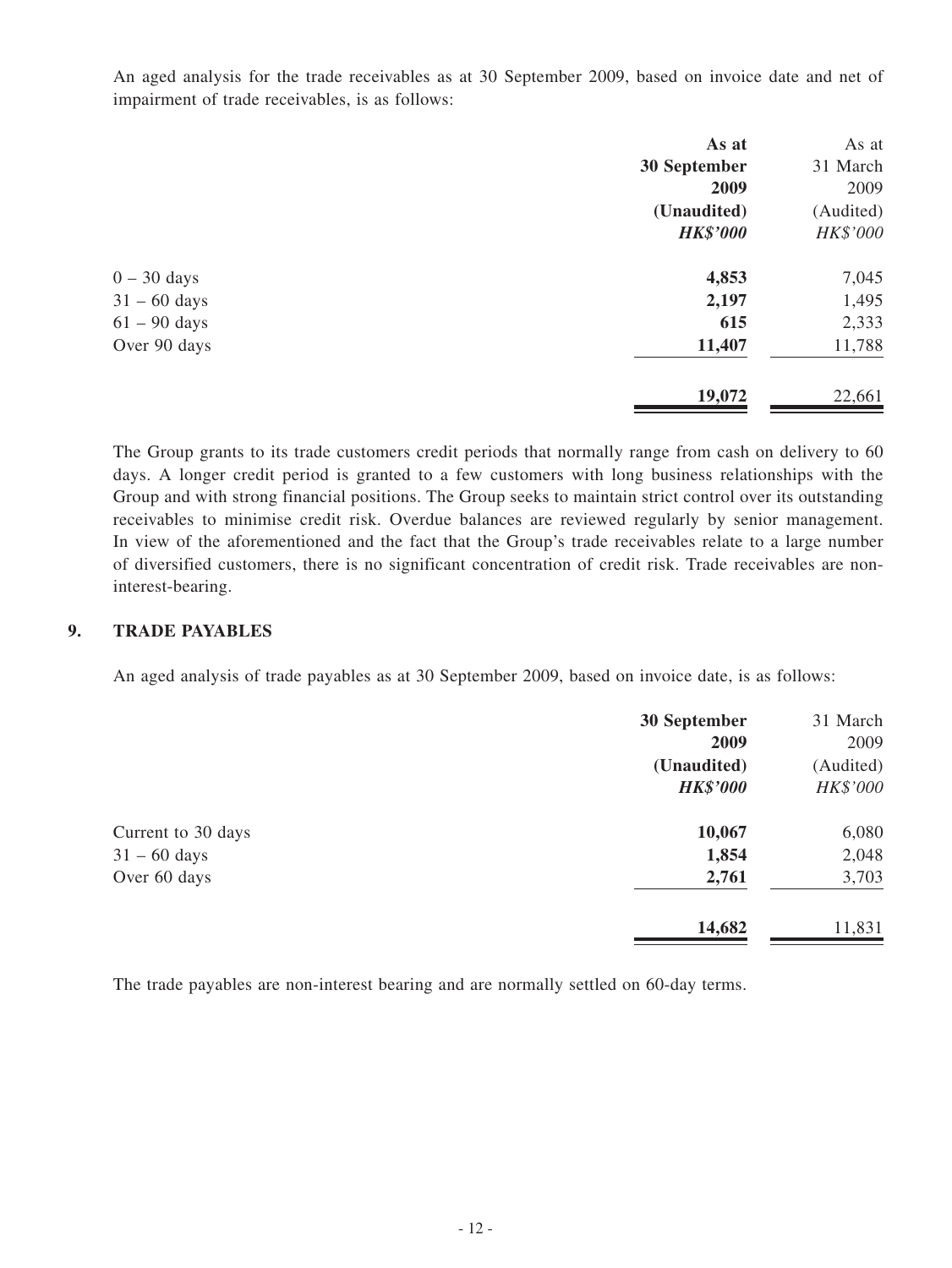# **INTERIM DIVIDEND**

The Board does not propose the payment of an interim dividend for the six months ended 30 September 2009 (2008: nil).

# **REVIEW OF OPERATION**

The Group's recorded revenue for the six months ended 30 September 2009 was HK\$77.6 million (2008: HK\$37.5 million) and profit for the period was HK\$2.2 million (2008: net loss of HK\$6.7 million).

Consolidated revenue was HK\$77.6 million for the six months ended 30 September 2009, showing a 106.9% increase from HK\$37.5 million for the previous period. The increase in business volume was primarily due to the completion of acquisition of the Guangxi Nanning Wharton International Hotel Limited ("the Nanning Hotel") on 23 January 2009.

### **BUSINESS PROSPECT**

The Group is principally engaged in the provision of building related maintenance services. Although the Group intends to carry on the existing building related maintenance service business, the Board is also looking to business opportunities in the PRC for development and expansion. On 23 January 2009, the Group had successfully acquired the Nanning Hotel to broaden its source of income and extend the business in PRC.

Recognising the efforts of the PRC government in promoting the economies of the less developed regions and the rapid development of local tourism industry in the second tier cities in the PRC, the Directors consider that increasing number of investors as well as overseas and local travellers and tourists would be attracted to these cities in the PRC, thereby creating demand for hotel services and enhancing the value of the Nanning Hotel. Looking ahead to 2010 and beyond, the Directors are confident that the Nanning Hotel will enable the Group to capture the results of economic boom in Guangxi Zhuang Autonomous Region.

# **FINANCIAL REVIEW**

# **Liquidity and financial resources**

The Group's cash and bank balances are mostly in Hong Kong dollar and Renminbi. As at 30 September 2009, the Group had unpledged cash and bank deposits balances of approximately HK\$84.8 million (31 March 2009: HK\$72.6 million). As at 30 September 2009, the Group had outstanding bank borrowing for the amount of HK\$256.5 million (31 March 2009: HK\$259.9 million). The gearing ratio of the Group which represented the net debt divided by the total capital plus net debt, was 47% (31 March 2009: 49%).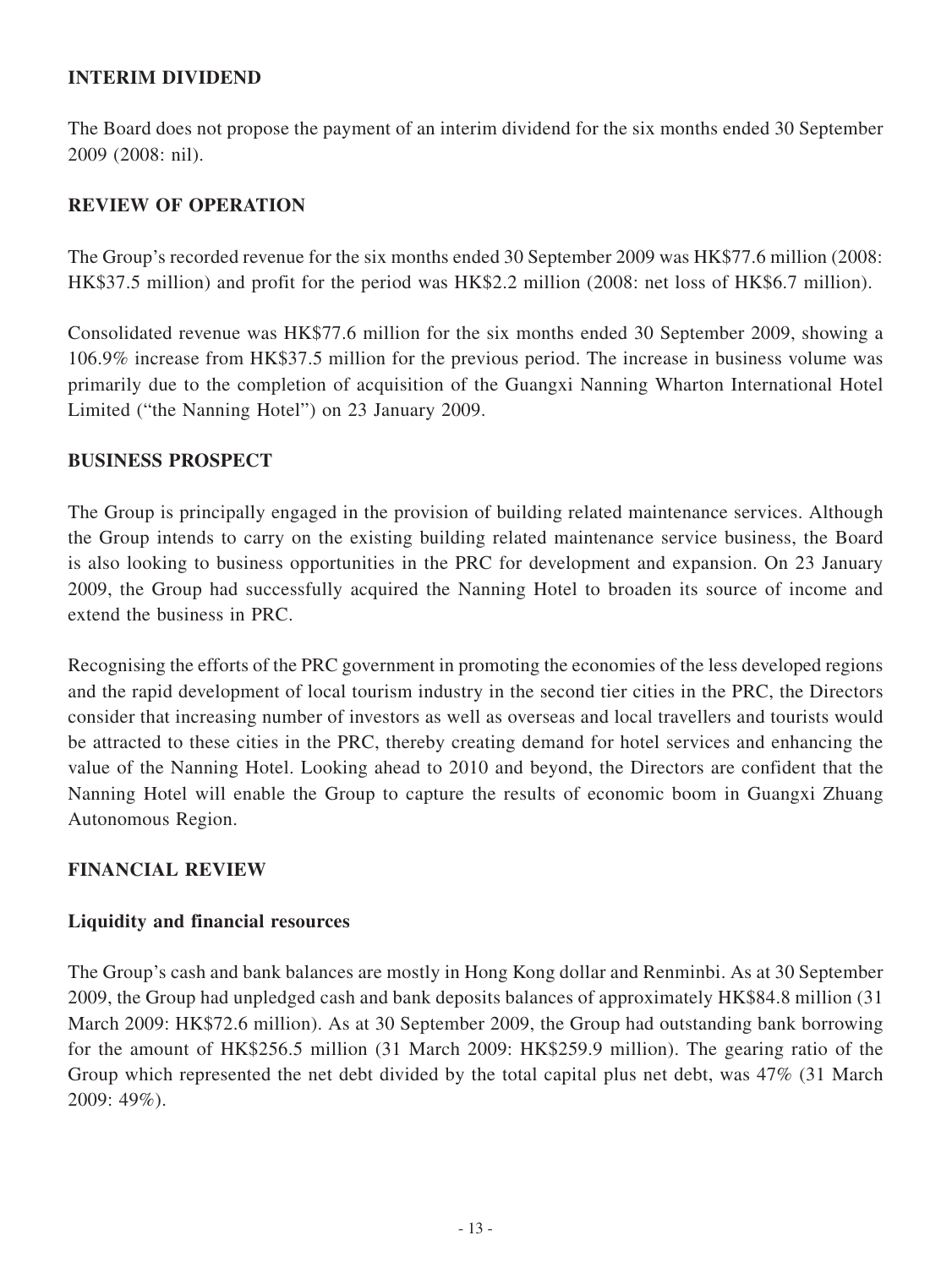# **Funding and treasury policy**

The assets and liabilities of the Group are mainly denominated in Hong Kong dollars and Renminbi. The Group's bank borrowing is on a floating rate at the prime rate of the People's Bank of China. The maximum bank borrowing granted by bank given to the Group and a subsidiary is HK\$361.6 million (31 March 2009: HK\$361.6 million). Taking into account of cash on hand and available credit facilities, the Group has sufficient working capital for its present requirement. The Renminbi has been pegged to a basket of currencies. Accordingly, the Group has minimal exposure to foreign exchange fluctuation.

# **Pledge of assets**

As at 30 September 2009, the hotel properties held with an aggregate net book value of approximately HK\$301.1 million (31 March 2009: HK\$313.6 million) were mortgaged to a bank to secure banking facilities granted to the Group.

# **Investments**

As at 30 September 2009, the Group had no investments in listed and unlisted equity securities (31 March 2009: Nil).

# **Contingent liability**

As at 30 September 2009, the Group had no significant contingent liability.

# **Employees and remuneration policies**

The Group employed 595 employees as at 30 September 2009 (31 March 2009: 595). Remuneration is determined by reference to market terms and the qualifications and experience of the staff concerned. Salaries are reviewed annually depending on individual merits. The Group also provides other benefits including retirement benefits scheme, medical insurance and educational subsidies to all eligible staff.

# **CORPORATE GOVERNANCE**

# **Model Code for Securities Transactions By Directors**

The Company has adopted the Model Code for Securities Transactions by Directors of Listed Issuer (the "Model Code") set out in Appendix 10 of the Listing Rules. On specific enquiries made, all directors of the Company have confirmed that they have complied with the required standard set out in the Model Code throughout the six months ended 30 September 2009.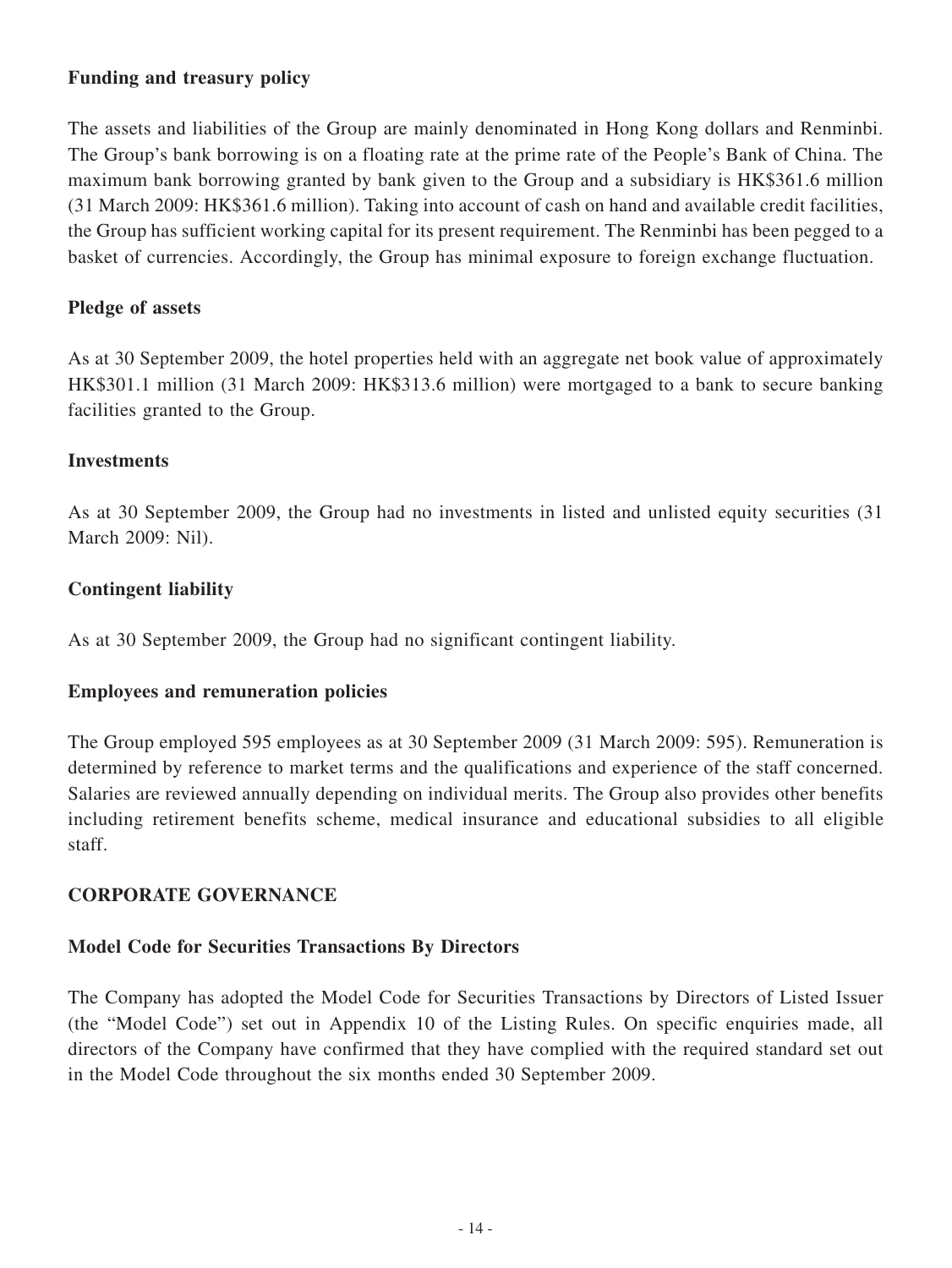# **Compliance with the Code on Corporate Governance Practices**

In the opinion of the directors, the Company has complied with the applicable code provisions of the Code on Corporate Governance Practices (the "CG Code") as set out in Appendix 14 of the Listing Rules during the interim period, except that:

- 1. CG Code provision A.4.1 stipulates that non-executive directors should be appointed for a specific term and subject to re-election. All the existing non-executive directors of the Company do not have a specific term of appointment but are subject to retirement by rotation and re-election at the annual general meeting in accordance with the Bye-laws of the Company. As such, the Board considers that sufficient measures have been taken to ensure that the Company's corporate governance practices are no less exacting than those in the CG Code.
- 2. CG Code provision A.4.2 stipulates that every director, including those appointed for a specific term, should be subject to retirement by rotation at least once every three years. The Board will ensure the retirement of each director, other than those holding office as Executive Chairman or Managing Director, by rotation at least once every three years in order to comply with the CG Code. The Board presently considered that the continuity of office of the Executive Chairman or Managing Director provides the Group a strong and consistent leadership and is of great importance to the smooth operations of the Group.
- 3. CG Code provision B.1.3 stipulates that the terms of reference of the Remuneration Committee should include, as a minimum, those specific duties as set out in the CG Code provisions. The Company has adopted the terms of reference for the Company's Remuneration Committee on 21 December 2005, which was subsequently amended. Pursuant to the terms of reference for the Remuneration Committee, it is stipulated that the Remuneration Committee has the duty to "review" as opposed to "determine" the specific remuneration packages of executive directors and senior management.

The remuneration of the executive directors and senior management of the Company is reviewed by the Remuneration Committee and recommended to the Board and the Chairman of the Board respectively for determination, taking into account of market pay and individual performance. In the opinion of the directors, the current practice serves the same purpose as laid down by the CG Code.

4. CG Code provision E.1.2 of the CG Code stipulates that the chairman of the Board should attend the annual general meeting of the Company. The chairman did not attend the 2009 annual general meeting due to other business engagement. An executive director had chaired the 2009 annual general meeting and answered questions from the shareholders. In the opinion of the directors, the Company had provided the useful and convenient forum for shareholders to exchange views with the Board, and with each other and had the same purposes as laid down by CG Code.